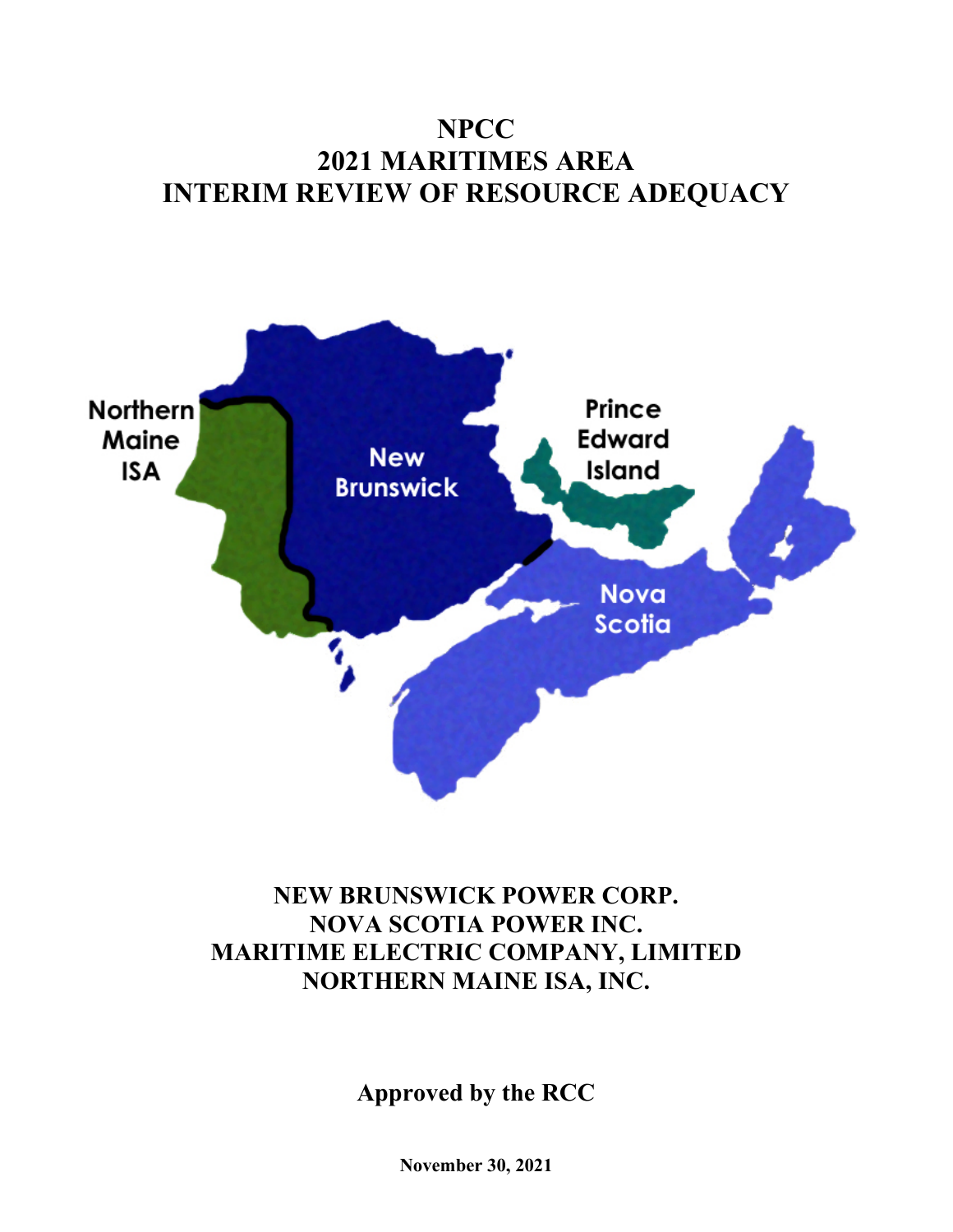This page intentionally left blank.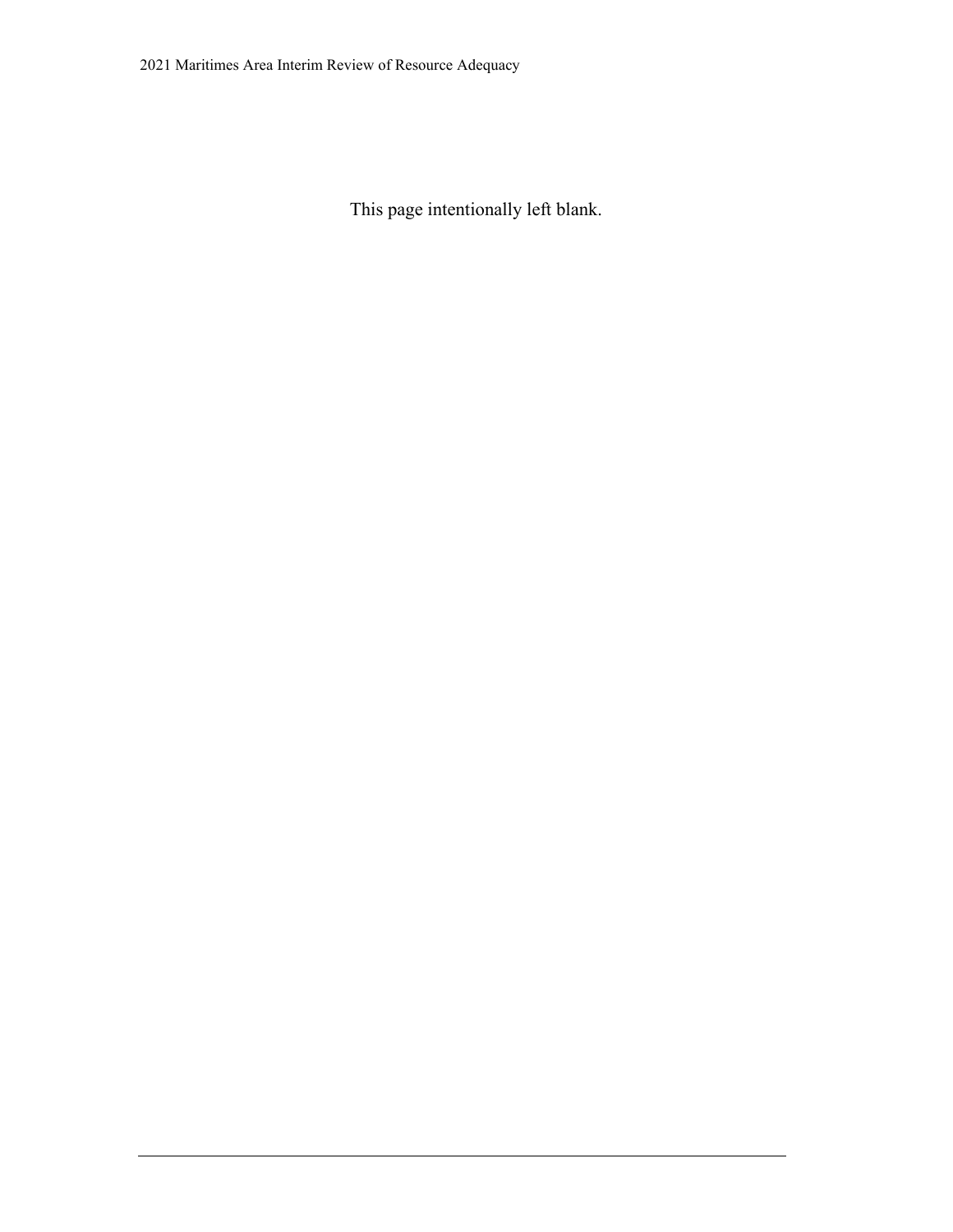#### **EXECUTIVE SUMMARY**

The 2021 Maritimes Area Interim Review of Resource Adequacy (2021 Interim Review), covering the period of January 2022 through December 2024, has been prepared to satisfy the Reliability Assessment Program as established by the Northeast Power Coordinating Council (NPCC). This 2021 Interim Review follows the resource adequacy review guidelines as specified in the *NPCC Regional Reliability Reference Directory #1 Appendix D (Revised: September 09, 2020)*.

The Maritimes Area will comply with the NPCC resource adequacy criterion that requires a loss of load expectation (LOLE) value of not more than 0.1 days/year for all years of this 2021 Interim Review. Major assumptions are shown in Table 1 below. LOLE values for each year of the 2021 Interim Review and the 2019 Maritimes Area Comprehensive Review of Resource Adequacy (2019 Comprehensive Review) are shown in Table 2 below.

| <b>MAJOR ASSUMPTIONS</b>        |                                                         |  |  |  |  |
|---------------------------------|---------------------------------------------------------|--|--|--|--|
| <b>Load Forecast</b>            | 2021 forecast for all jurisdictions                     |  |  |  |  |
| Load Shape                      | $2017$ (all years)                                      |  |  |  |  |
| Resource Adequacy<br>Criterion  | Loss of Load Expectation not more than 0.1 days/year    |  |  |  |  |
| Maritimes Required<br>Reserve   | 20% of peak firm load                                   |  |  |  |  |
| <b>Interconnection Benefits</b> | 300 MW                                                  |  |  |  |  |
| Area Purchases/Sales as         | $2022$ - sale of 66 MW                                  |  |  |  |  |
| of January of respective        | 2023 - sale of 149 MW                                   |  |  |  |  |
| year                            | 2024 - sale of 72 MW                                    |  |  |  |  |
|                                 | 2022 - 153 MW firm Nova Scotia (NS) purchase from       |  |  |  |  |
| Maritime Link Project           | Newfoundland                                            |  |  |  |  |
|                                 | - 150 MW coal-fired generator retired in NS             |  |  |  |  |
|                                 | 2023 - 30 MW added in PEI and 20 MW added in NB         |  |  |  |  |
| Wind (As of Jan. $1st$ )        | 2024 - 100 MW added in NS                               |  |  |  |  |
|                                 | Total installed wind in the Maritimes to be 1,358 MW by |  |  |  |  |
|                                 | 2024                                                    |  |  |  |  |
|                                 | 2022 & 2023 - Retiring 44 MW of oil-fired generation in |  |  |  |  |
| Unit Removals                   | <b>PEI</b>                                              |  |  |  |  |
|                                 |                                                         |  |  |  |  |

#### **Table 1 - Summary of Major Assumptions**

1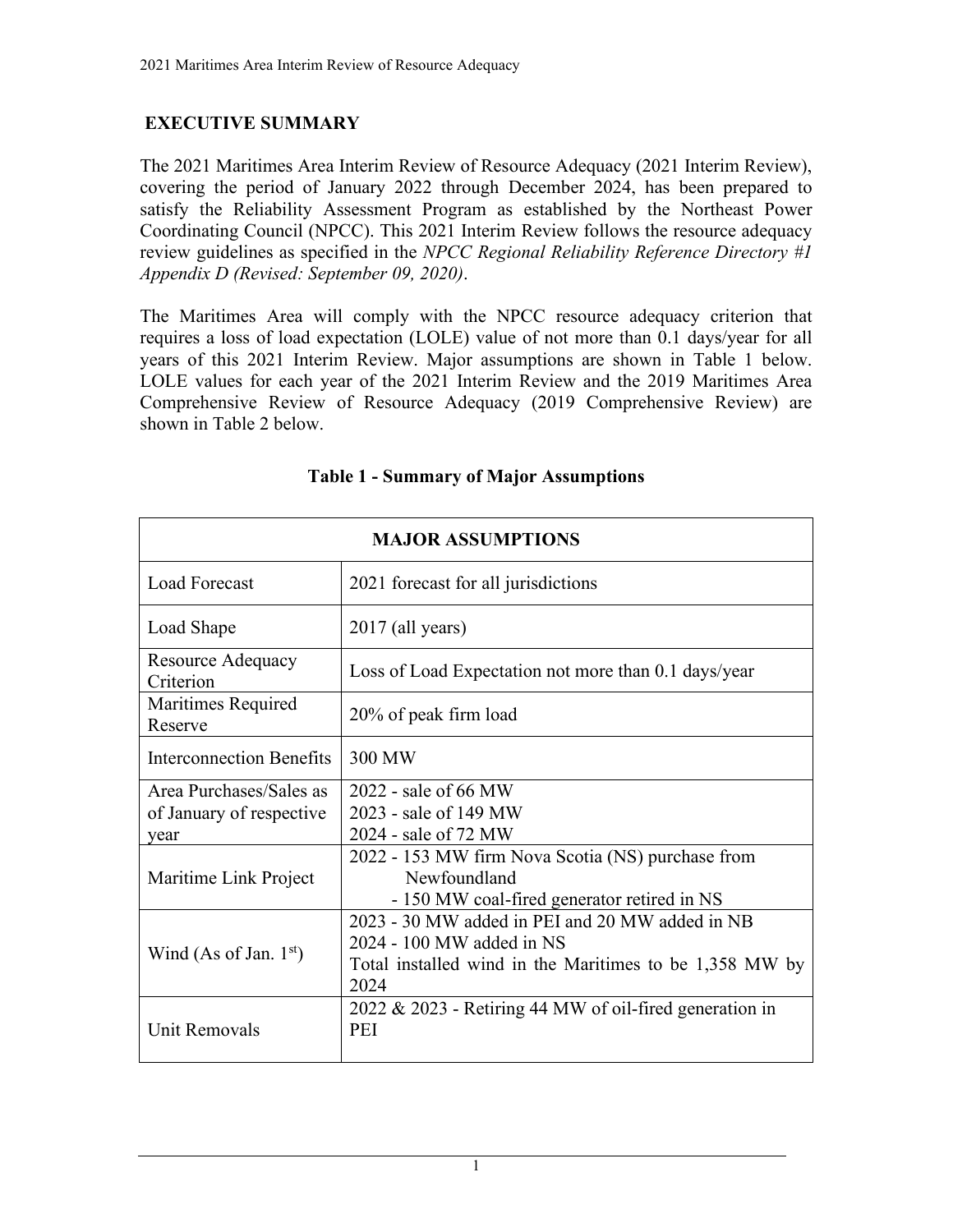|                       | 2020 - 33 MW oil generator returned to service in NS |
|-----------------------|------------------------------------------------------|
| <b>Unit Additions</b> | 2023 - 18 MW diesel generator in PEI                 |

#### **Table 2 - Maritimes Area LOLE Values from 2022 to 2024**

| Year | 2021 Interim Review | 2019 Comprehensive Review |  |  |  |
|------|---------------------|---------------------------|--|--|--|
|      | (days/year)         | (days/year)               |  |  |  |
| 2022 | 0.004               | 0.009                     |  |  |  |
| 2023 | 0.012               | 0.010                     |  |  |  |
| 2024 |                     | ገ በበዓ                     |  |  |  |

The Maritimes Area LOLE results for the 2021 Interim Review in years 2022 – 2024 are close to the corresponding values from the 2019 Comprehensive review and are well below 0.1 days/year for all years.

There are no changes in this 2021 Interim Review with respect to fuel supplies, emergency operating procedures, or market rules.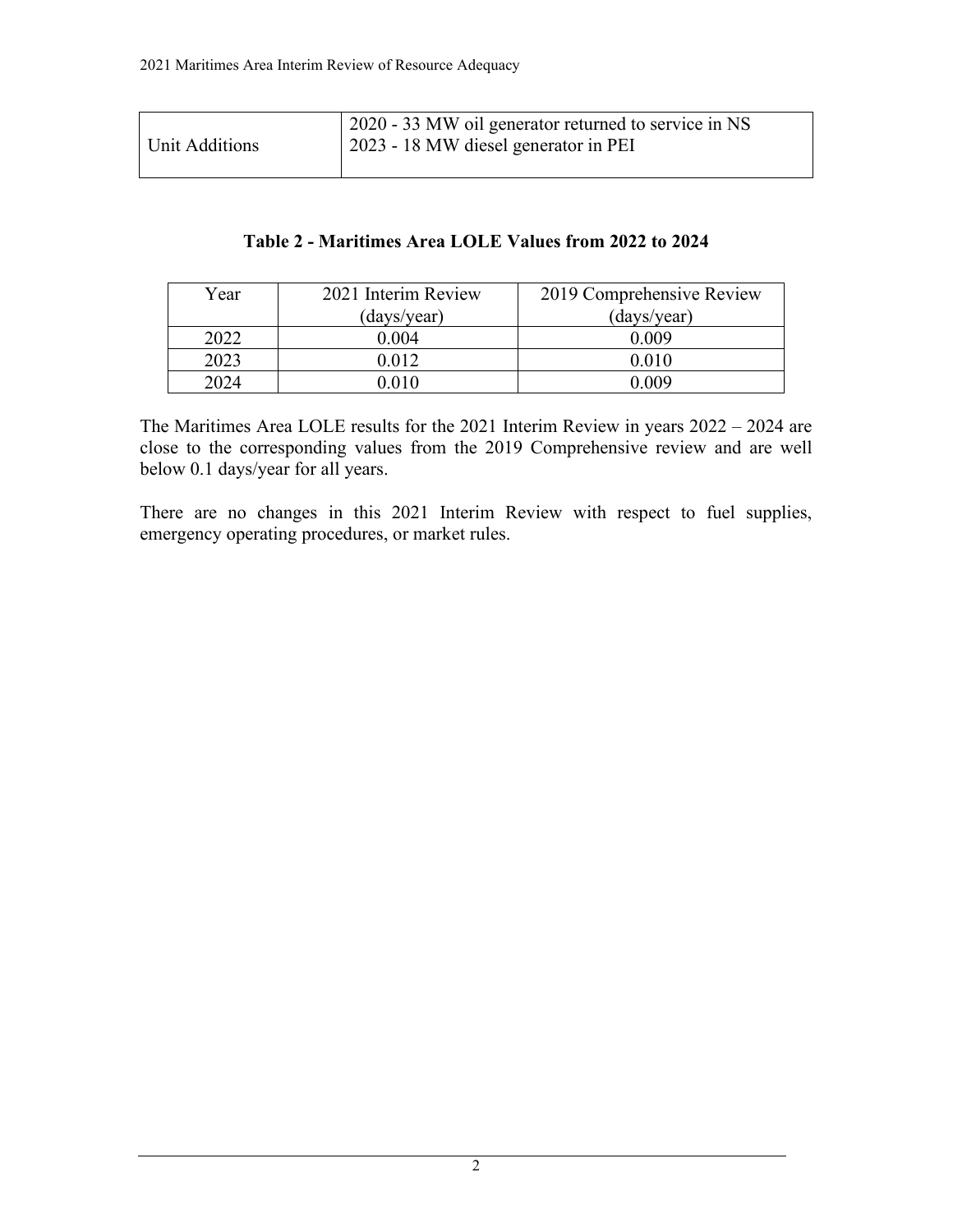### **TABLE OF CONTENTS**

| 3.0 |  |  |
|-----|--|--|
| 4.0 |  |  |
| 5.0 |  |  |

## **LIST OF TABLES**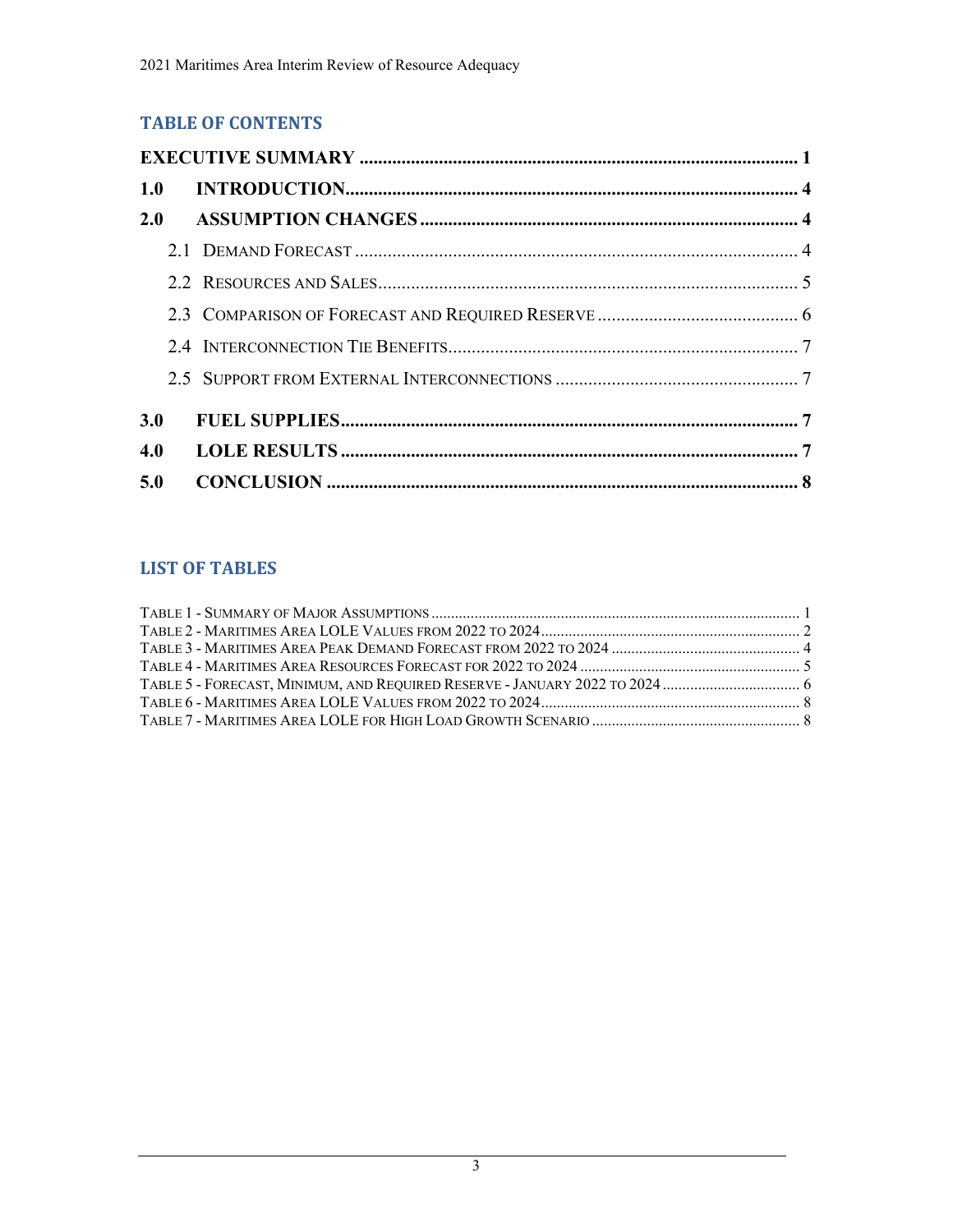#### **1.0 INTRODUCTION**

This 2021 Interim Review is the second update of the 2019 Comprehensive Review approved by the Reliability Coordinating Committee (RCC) on December 3, 2019. The Maritimes Area is a winter peaking area with separate jurisdictions in New Brunswick (NB), Nova Scotia (NS), Prince Edward Island (PEI), and Northern Maine (NM). New Brunswick Power Corporation (NB Power) is the Reliability Coordinator for the Maritimes Area, with its system operator functions performed by its Transmission and System Operator division under a regulator approved Standards of Conduct.

#### **2.0 ASSUMPTION CHANGES**

No changes were made in this 2021 Interim Review with respect to fuel supplies, emergency operating procedures, or market rules.

Installed wind capacity is expected to increase by 20 MW in NB and by 30 MW in PEI by Jan 2023 and by 100 MW in NS by Jan 2024. The totaled installed wind capacity in the Maritimes Area projected to be 1,358 MW by 2024.

Coal capacity of 150 MW in NS is scheduled to retire by March 31, 2022 in this Interim Review as compared to Jan 1, 2022 from the 2019 Comprehensive Review.

#### **2.1 Demand Forecast**

The Maritimes Area coincident peak demand is forecast to occur during the month of January each year. Table 3 shows a comparison of the annual peak demands used in this 2021 Interim Review versus the previous 2019 Comprehensive Review.

|                                                  | 2021 Interim | 2019 Comprehensive |                   |
|--------------------------------------------------|--------------|--------------------|-------------------|
| <b>Winter Peak</b>                               | Review       | Review             | Difference        |
| (January)                                        | (MW)         | (MW                | $\mathop{\rm MW}$ |
| 2022                                             | 5,649        | 5,623              | 26                |
| 2023                                             | 5,674        | 5,620              | 54                |
| 2024                                             | 5,701        | 5,577              | 124               |
| 2022 to 2024 Average Compound Annual Growth Rate |              |                    |                   |
| Growth Rate                                      | 0.46%        | $-0.41%$           |                   |

**Table 3 - Maritimes Area Peak Demand Forecast from 2022 to 2024**

Forecast peak demand in the Maritimes Area in this 2021 Interim Review has increased at an average growth rate of approximately 0.46% from 2022 to 2024 with 2022 considered as a base year. The growth has mainly occurred in NB and PEI. Increased peak demand in NB is due to a reduction in DSM projections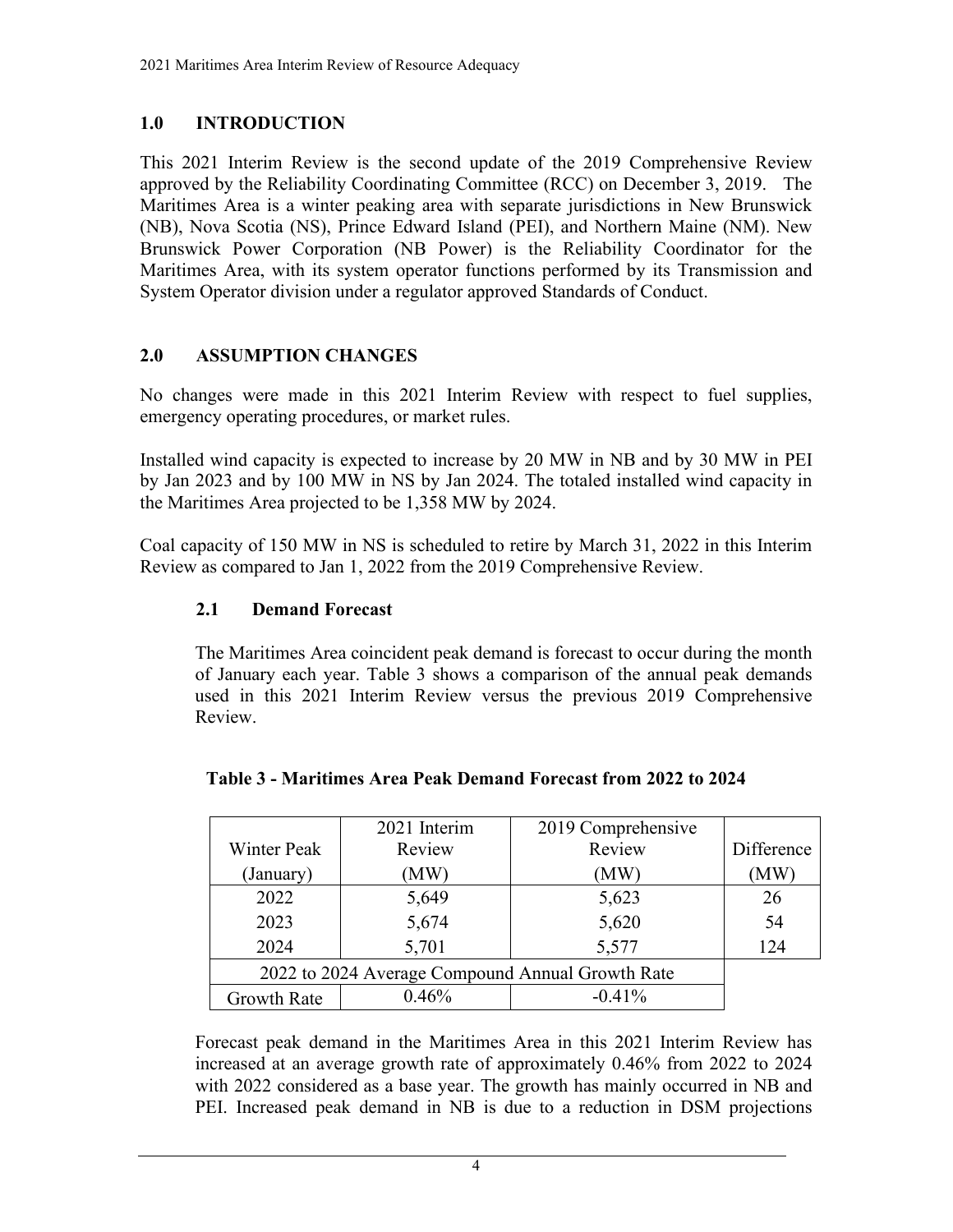during years 2022 - 2024. There is a decrease in the peak demand forecast for years 2022 – 2024 in NS mainly due to improved DSM projections.

#### **2.2 Resources and Sales**

Resource and external sales changes for this 2021 Interim Review versus the 2019 Comprehensive Review include the following:

- Retirement of 4 MW hydro generation in NB starting January 1, 2022 subject to regulatory approvals,
- NS to retire 150 MW (nameplate) coal fired generation by March 31, 2022 provided an equivalent import capacity from hydro generation is available from the province of Newfoundland and Labrador,
- Retirement of 40 MW of oil-fired capacity by January 2022 and 4.2 MW of diesel fired capacity by October 2023 in PEI,
- Additional installed wind capacity of 20 MW in NB and 30 MW in PEI by Jan 2023 and 100 MW in NS by Jan 2024. The total wind capacity in the Maritimes Area is projected to be 1,358 MW by 2024,
- Addition of a firm external sales to New England of 72 MW from January May 2024 and 90 MW from June – December 2024 (sales are netted against resources),
- 33 MW of oil-fired thermal generation returned to service in NS starting October 2020,
- Addition of 18 MW diesel generator in PEI in October 2023.

Table 4 shows the year-by-year January resources forecast for this 2021 Interim Review compared to the 2019 Comprehensive Review.

| Year | 2021 Interim Review<br>(MW, with on-peak wind) |      |       | 2019 Comprehensive Review<br>(MW, with on-peak wind) |               |       | Diff.<br>(MW) |
|------|------------------------------------------------|------|-------|------------------------------------------------------|---------------|-------|---------------|
|      | Conventional                                   | Wind | Total | Conventional                                         | Wind<br>Total |       | Total         |
| 2022 | 6.857                                          | 335  | 7,192 | 6.712                                                | 343           | 7.055 | 137           |
| 2023 | 6.626                                          | 353  | 6.979 | 6,647                                                | 343           | 6,990 | -11           |
| 2024 | 6,709                                          | 376  | 7,085 | 6,796                                                | 343           | 7,139 | $-54$         |

**Table 4 - Maritimes Area Resources Forecast for 2022 to 2024**

Conventional resources in Table 4 are from the peak load month of January of each year and include installed generation, contracted external purchases (added) and contracted sales (subtracted), and tie benefits of 300 MW (see Section 2.4 below). Wind capacity used in Table 4 is the total amount of wind generation modeled during the hour of the Maritimes Area coincident peak load based on the 2017 load shape used for the LOLE calculations. Because of the variability of wind from hour to hour, this does not represent the effective load carrying capability or capacity value of the wind resources. Forecasted hourly wind generation capacity is subtracted from hourly loads for LOLE analysis.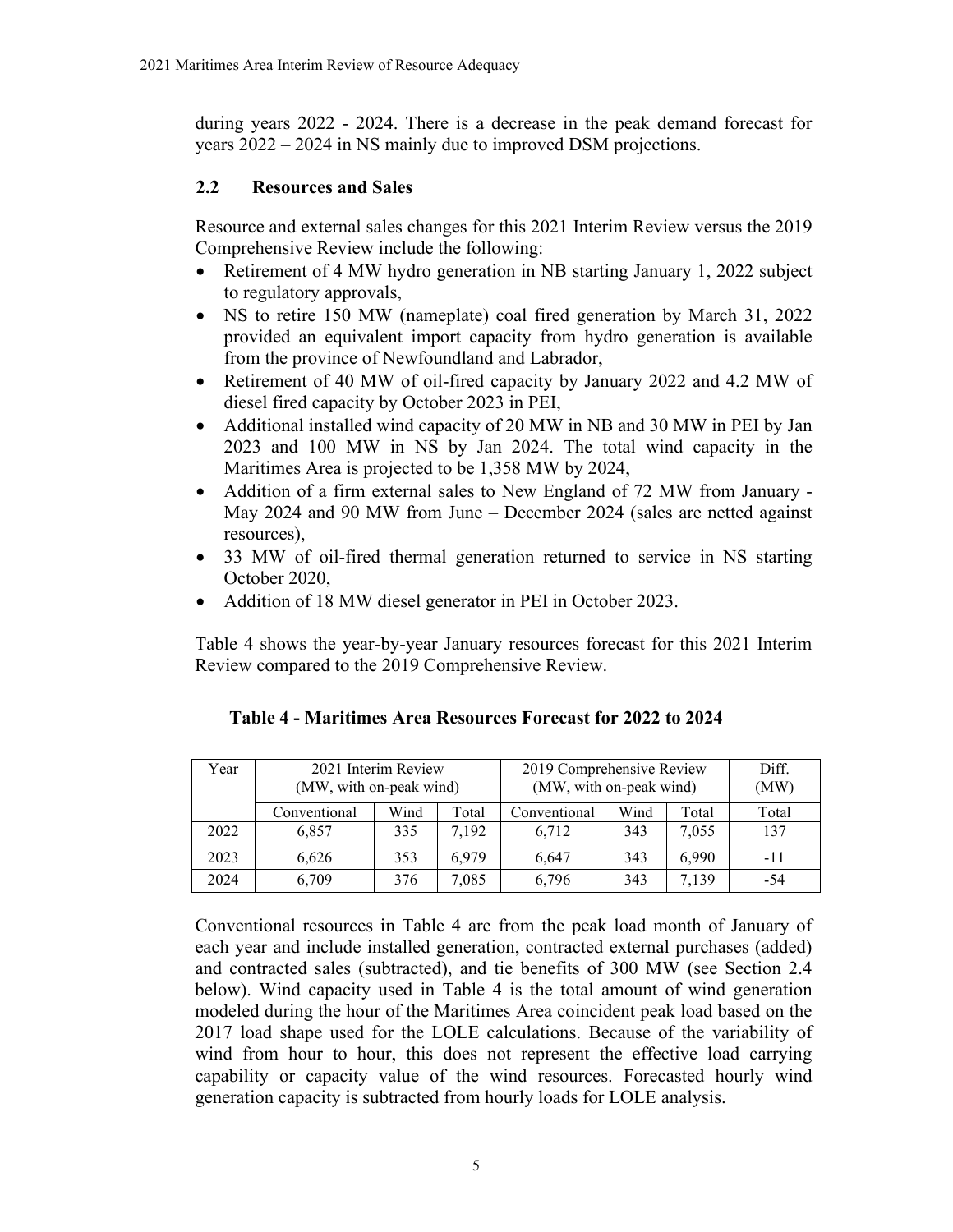The forecasted resource capacity in this 2021 Interim Review is lower in year 2024, primarily due to a contracted external sale that is subtracted from the generation capacity.

#### **2.3 Comparison of Forecast and Required Reserve**

The Maritimes Area uses a 20% reserve criterion for planning purposes. This criterion is not mandated but has historically resulted in levels of reserve that are closely correlated to the reserve levels necessary to meet the NPCC resource adequacy criterion. A close correlation between this 20% reserve criterion and NPCC's LOLE criterion of not more than 0.1 days per year of load losses due to resource deficiencies was established in the 2019 Comprehensive Review. Table 5 shows annual values for the forecast, minimum and required reserves at 20%. In each year of this 2021 Interim Review, the forecast reserve exceeds the 20% required reserve criterion.

**Table 5 - Forecast, Minimum, and Required Reserve - January 2022 to 2024**

| Year | Forecast | Peak  | Inter. | Forecast |               | Minimum |               | Required |               |
|------|----------|-------|--------|----------|---------------|---------|---------------|----------|---------------|
|      | Capacity | Load  | Load   | Reserve  |               | Reserve |               | Reserve  |               |
|      | MW)      | 'MW   | MW)    | МW       | $\frac{0}{0}$ | МW      | $\frac{0}{0}$ | MW       | $\frac{0}{0}$ |
| 2022 | 7,192    | 5,649 | 297    | 1,840    | 34            | 1,675   | 32            | 1.070    | 20            |
| 2023 | 6.979    | 5,674 | 309    | 1,615    | 30            | 1,590   | 30            |          | 20            |
| 2024 | 7,085    | 5,701 | 321    | 1,706    | 32            | .666    | 32            |          | 20            |

Forecast Reserve  $(\% )$  = [Forecast Capacity – (Peak Load – Inter. Load)]\*100% (Peak Load – Inter. Load)

Minimum Reserve  $\left(\frac{9}{0}\right)$  = Min. of Hourly [Capacity – (Load – Inter. Load)]\*100% (Load – Inter. Load)

Forecast wind generation outputs during the Maritimes Area peak load hour are used for the forecast capacity totals in Table 5. Hour by hour reserve values are used for the minimum reserve calculations.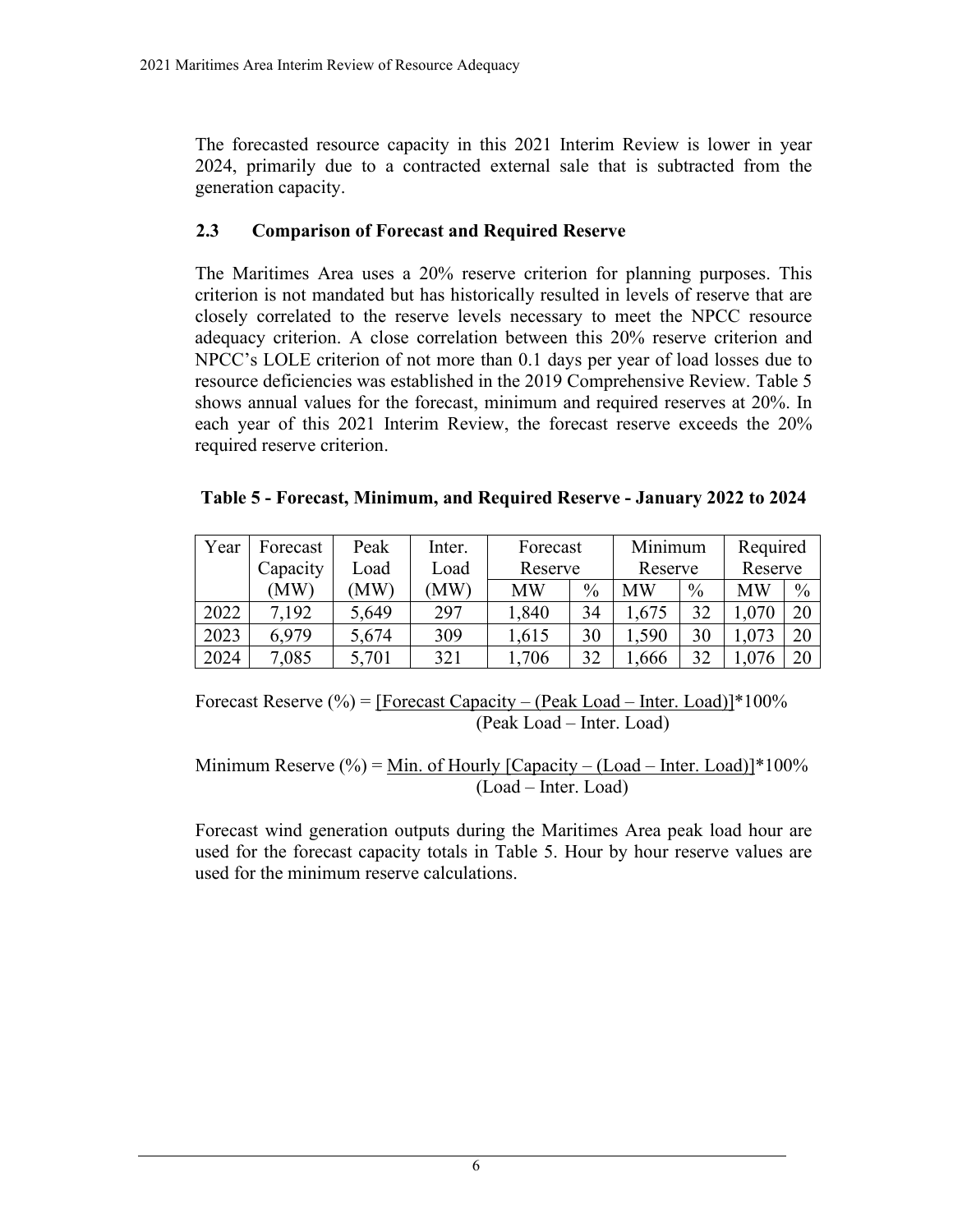#### **2.4 Interconnection Tie Benefits**

In this 2021 Interim Review, 300 MW of interconnection tie benefits from New England are assumed. These tie benefits are based on a 2011 decision by the New Brunswick Market Advisory Committee to recognize the lowest historical Firm Transmission Capacity posted from summer peaking New England to winter peaking New Brunswick since the commissioning of the second 345 kV tie between these systems in December 2007. This is unchanged from the 2019 Comprehensive Review. In the CP-8 report *Review of Interconnection Assistance Reliability Benefits (December 16, 2019, Approved by RCC February 27, 2020)* the "As Is" estimated tie benefit potential for the Maritimes Area is 1,623 MW and 1,504 MW for the years 2020 and 2024 respectively. Based on this study, the 300 MW of tie benefits assumed for this 2021 Interim Review is conservative.

#### **2.5 Support from External Interconnections**

For the purposes of this 2021 Interim Review, interconnection support from neighboring NPCC Areas was limited to 300 MW of tie benefits for all years. In addition, by end of 2021, 153 MW of firm contracted capacity is expected to be available from a new 500 MW Maritimes Area HVDC link between NS and Newfoundland and Labrador completed in late 2017. This added external support will offset the retirement of a similar amount of coal fueled capacity in Nova Scotia by the end of Q1 2022. Non-firm capacity from Newfoundland and Labrador was not modeled.

#### **3.0 FUEL SUPPLIES**

The 2019 Comprehensive Review showed that the Maritimes Area has a diversified mix of resources such that there is not a high degree of reliance upon any one type or source of fuel. This diversified resource mix is unchanged for this 2021 Interim Review.

Generation fueled solely by natural gas accounts for approximately 7% of Maritimes Area capacity resources with supply options that include local shale gas fields, western pipelines, and a liquefied natural gas receiving and re-gasification terminal. These supply options help to significantly reduce the exposure of the Maritimes Area to natural gas fuel disruptions.

#### **4.0 LOLE RESULTS**

The LOLE results in this 2021 Interim Review are very close to the LOLE results from 2019 Comprehensive Review. A summary of the Maritimes Area LOLE values from